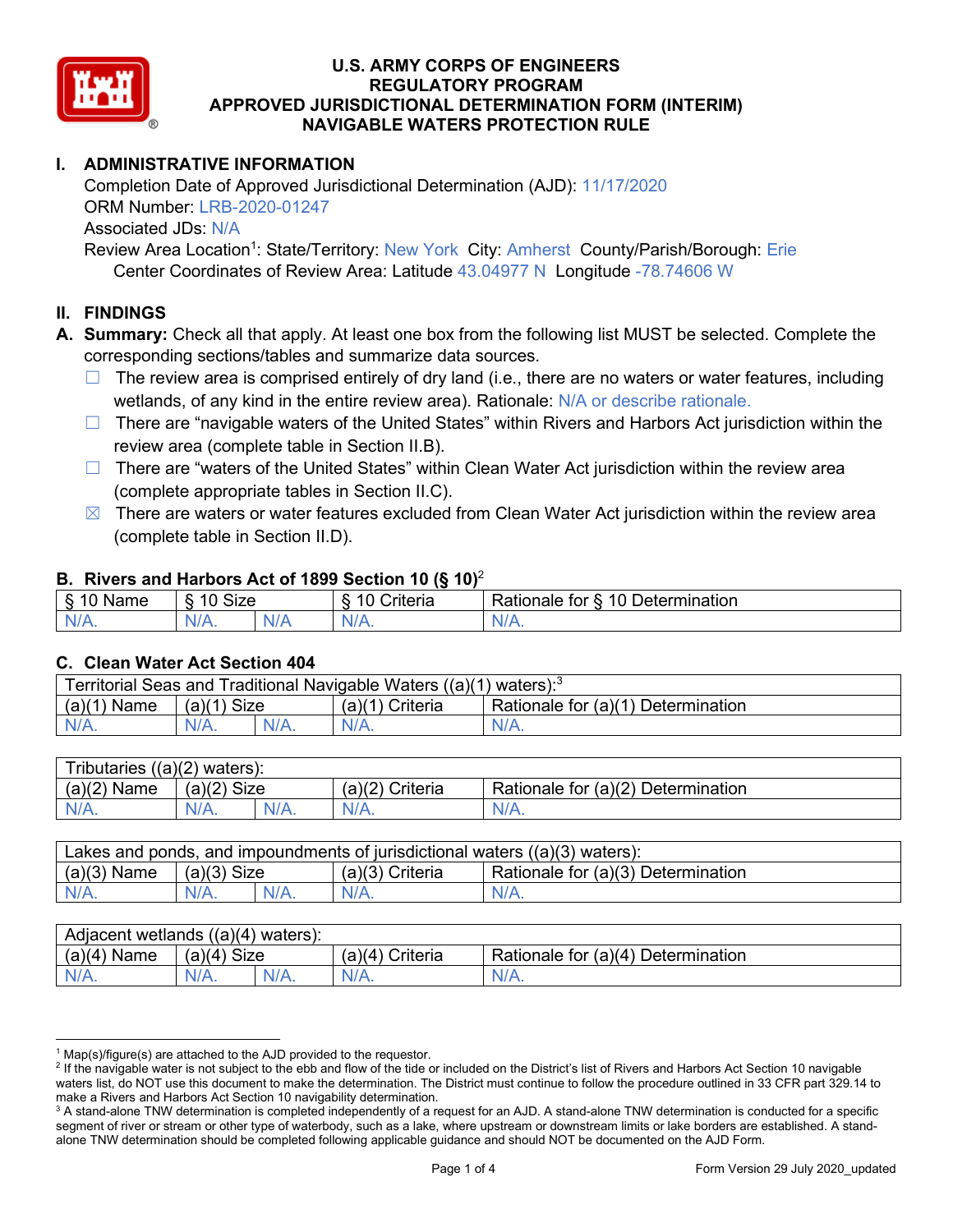

# **D. Excluded Waters or Features**

| Excluded waters $((b)(1) - (b)(12))$ : <sup>4</sup> |                                                 |                  |                   |                                                                   |  |  |  |
|-----------------------------------------------------|-------------------------------------------------|------------------|-------------------|-------------------------------------------------------------------|--|--|--|
| <b>Exclusion Name</b>                               | Exclusion <sup>5</sup><br><b>Exclusion Size</b> |                  |                   | Rationale for Exclusion Determination                             |  |  |  |
| LRB-2020-                                           | 4.29                                            | $\text{acre}(s)$ | $(b)(1)$ Non-     | Wetlands 1, 2, 3, 4, 5, 6, 7, and 8 do not meet                   |  |  |  |
| 01247 Wetlands                                      |                                                 |                  | adjacent wetland. | the definition of an $(a)(1)$ , $(a)(2)$ , $(a)(3)$ , or $(a)(4)$ |  |  |  |
| W1 (0.84 acre),                                     |                                                 |                  |                   | water. Wetland 1 does meet the definition of a                    |  |  |  |
| W2 (0.57 acre),                                     |                                                 |                  |                   | wetland, but does not abut an $(a)(1)-(a)(3)$ water,              |  |  |  |
| W3 (0.17 acre),                                     |                                                 |                  |                   | is not separated from an $(a)(1)-(a)(3)$ water by a               |  |  |  |
| W4 (0.99 acre),                                     |                                                 |                  |                   | natural berm or barrier, and is not separated                     |  |  |  |
| W5 (0.90 acre),                                     |                                                 |                  |                   | from another water by a man made feature that                     |  |  |  |
| W6 (0.52 acre),                                     |                                                 |                  |                   | has an engineered mechanism for water                             |  |  |  |
| W7 (0.25 acre),                                     |                                                 |                  |                   | exchange in a typical year. The general                           |  |  |  |
| W8 (0.05 acre)                                      |                                                 |                  |                   | landscape of the area is topographically flat with                |  |  |  |
|                                                     |                                                 |                  |                   | little slope resulting in little surface water                    |  |  |  |
|                                                     |                                                 |                  |                   | flow/movement. Specifically, through the review                   |  |  |  |
|                                                     |                                                 |                  |                   | of the submitted water resources report titled                    |  |  |  |
|                                                     |                                                 |                  |                   | "Wetland and Waterbodies Delineation Report                       |  |  |  |
|                                                     |                                                 |                  |                   | for Amherst Solar - 595 Schoelles Road, in the                    |  |  |  |
|                                                     |                                                 |                  |                   | Town of Amherst, New York," dated August 24,                      |  |  |  |
|                                                     |                                                 |                  |                   | 2020, the wetland boundaries on-site are                          |  |  |  |
|                                                     |                                                 |                  |                   | surrounded by uplands with no surface water                       |  |  |  |
|                                                     |                                                 |                  |                   | connections observed. Wetlands 1, 2, 4, 5, 6,                     |  |  |  |
|                                                     |                                                 |                  |                   | and 7 extend off-site and based on in-office                      |  |  |  |
|                                                     |                                                 |                  |                   | resource review the wetland boundaries off-site                   |  |  |  |
|                                                     |                                                 |                  |                   | are also surrounded by upland area with no                        |  |  |  |
|                                                     |                                                 |                  |                   | surface water connections. The nearest possible                   |  |  |  |
|                                                     |                                                 |                  |                   | water is a possible (a)(2) tributary located                      |  |  |  |
|                                                     |                                                 |                  |                   | approximately 1205 linear feet to the west of the                 |  |  |  |
|                                                     |                                                 |                  |                   | subject parcel. That water is separated by a                      |  |  |  |
|                                                     |                                                 |                  |                   | utility roadway between that location and the                     |  |  |  |
|                                                     |                                                 |                  |                   | subject parcel, and there is no evidence of any                   |  |  |  |
|                                                     |                                                 |                  |                   | of the wetlands abutting or exchanging water                      |  |  |  |
|                                                     |                                                 |                  |                   | with this tributary. The wetland and surrounding                  |  |  |  |
|                                                     |                                                 |                  |                   | uplands do not show any evidence of flood                         |  |  |  |
|                                                     |                                                 |                  |                   | waters connecting the wetland, nor was it                         |  |  |  |
|                                                     |                                                 |                  |                   | separated with a natural or artificial barrier                    |  |  |  |
|                                                     |                                                 |                  |                   | preventing flows. Furthermore, there are                          |  |  |  |
|                                                     |                                                 |                  |                   | borrow/stormwater detention ponds located off-                    |  |  |  |
|                                                     |                                                 |                  |                   | site just to the south of Wetland 5. Based on the                 |  |  |  |
|                                                     |                                                 |                  |                   | in-office resource review, Wetland 5 may abut                     |  |  |  |
|                                                     |                                                 |                  |                   | these ponds, although they appear to be                           |  |  |  |
|                                                     |                                                 |                  |                   | excluded stormwater features (b)(10) under the                    |  |  |  |
|                                                     |                                                 |                  |                   | Navigable Waters Protection Rule. Therefore, it                   |  |  |  |
|                                                     |                                                 |                  |                   | has been determined that Wetlands 1, 2, 3, 4, 5,                  |  |  |  |

<sup>4</sup> Some excluded waters, such as (b)(2) and (b)(4), may not be specifically identified on the AJD form unless a requestor specifically asks a Corps district to do so. Corps districts may, in case-by-case instances, choose to identify some or all of these waters within the review area.

 $5$  Because of the broad nature of the (b)(1) exclusion and in an effort to collect data on specific types of waters that would be covered by the (b)(1) exclusion, four sub-categories of (b)(1) exclusions were administratively created for the purposes of the AJD Form. These four sub-categories are not new exclusions, but are simply administrative distinctions and remain (b)(1) exclusions as defined by the NWPR.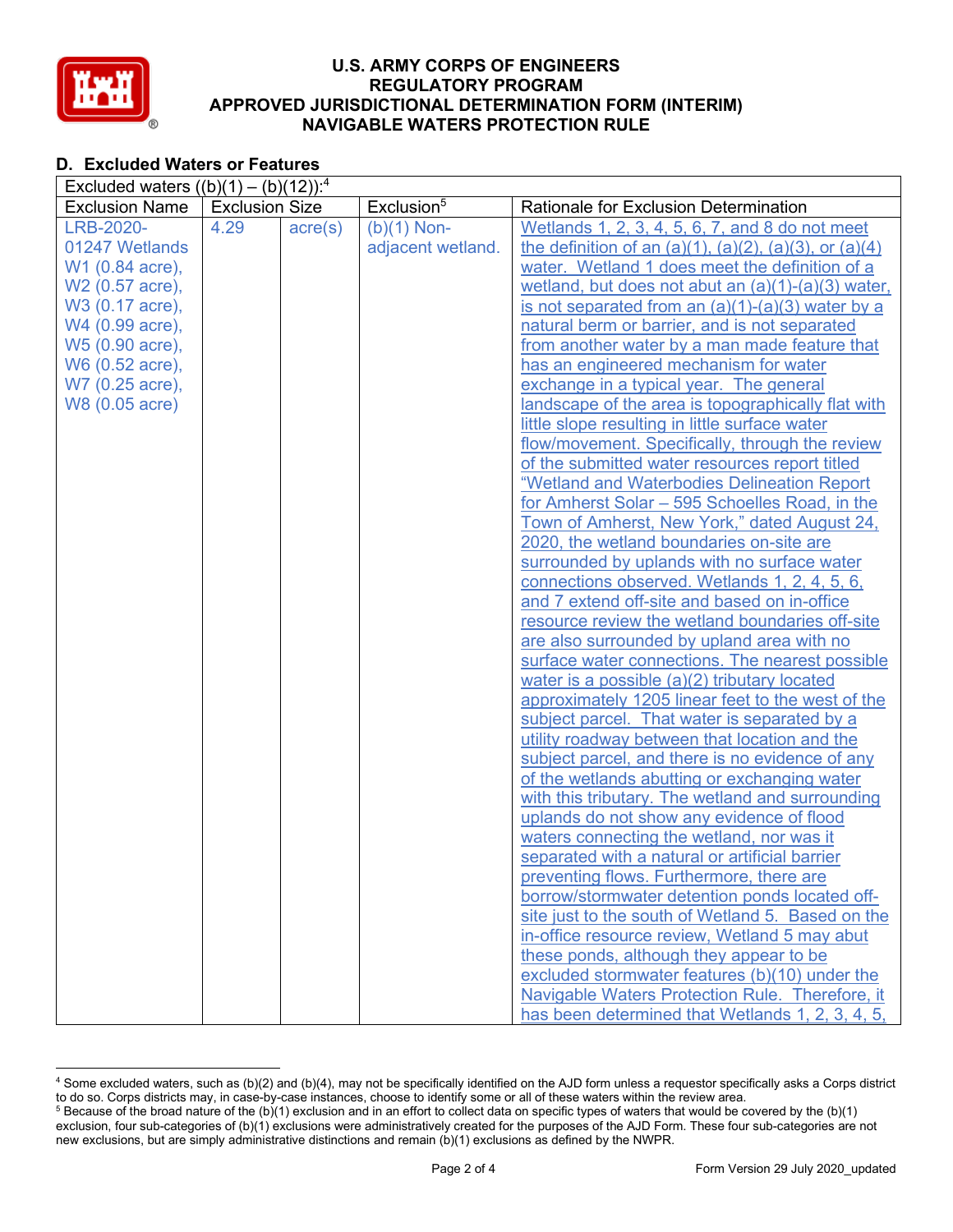

| Excluded waters $((b)(1) - (b)(12))$ : <sup>4</sup> |                |  |                     |                                              |  |  |  |  |
|-----------------------------------------------------|----------------|--|---------------------|----------------------------------------------|--|--|--|--|
| <b>Exclusion Name</b>                               | Exclusion Size |  | $Exclusion^{\circ}$ | <b>Rationale for Exclusion Determination</b> |  |  |  |  |
|                                                     |                |  |                     | 6, 7, 8 are (b)(1) non-adjacent wetlands.    |  |  |  |  |

# **III. SUPPORTING INFORMATION**

**A. Select/enter all resources** that were used to aid in this determination and attach data/maps to this document and/or references/citations in the administrative record, as appropriate.

 $\boxtimes$  Information submitted by, or on behalf of, the applicant/consultant: A submitted water resources report from Earth Dimensions, Inc. titled "Wetland and Waterbodies Delineation Report for Amherst Solar – 595 Schoelles Road, in the Town of Amherst, New York," dated August 24, 2020.

This information is sufficient for purposes of this AJD. Rationale: The report included details needed to make a jurisdictional determination and were concurred with during the 30SEP2020 Site Visit

 $\Box$  Data sheets prepared by the Corps: Title(s) and/or date(s).

☒ Photographs: Aerial and Other: Aerials and oblique imagery from

https://explorer.pictometry.com/index.php – dates 25APR2020 and 21NOV2019.

- $\boxtimes$  Corps site visit(s) conducted on: 30SEP2020.
- ☐ Previous Jurisdictional Determinations (AJDs or PJDs): ORM Number(s) and date(s).
- ☒ Antecedent Precipitation Tool: *provide detailed discussion in Section III.B*.
- ☒ USDA NRCS Soil Survey: https://websoilsurvey.sc.egov.usda.gov/App/WebSoilSurvey.aspx accessed on 29SEP2020 and included in waters report.
- ☒ USFWS NWI maps: https://fwsprimary.wim.usgs.gov/wetlands/apps/wetlands-mapper/ accessed 29SEP2020 and included in waters report.

 $\boxtimes$  USGS topographic maps: https://livingatlas.arcgis.com/topoexplorer/index.html – accessed 17NOV2020. Reviewed USGS topographics from 1965 and 1980 (Quad:NY – Clarence Center)

| Data Source (select)              | Name and/or date and other relevant information |
|-----------------------------------|-------------------------------------------------|
| <b>USGS Sources</b>               | $N/A$ .                                         |
| <b>USDA Sources</b>               | $N/A$ .                                         |
| <b>NOAA Sources</b>               | N/A                                             |
| <b>USACE Sources</b>              | $N/A$ .                                         |
| <b>State/Local/Tribal Sources</b> | $N/A$ .                                         |
| <b>Other Sources</b>              | N/A                                             |

#### **Other data sources used to aid in this determination:**

**B. Typical year assessment(s): The APT pulls precipitation data from NOAA's Daily Global Historical Climatology Network. The APT evaluates normal precipitation conditions based on the three 30-day periods preceding the observation date. For each period, a weighted condition value is assigned by determining whether the 30-day precipitation total falls within, above, or below the 70th and 30th percentiles for totals from the same date range over the preceding 30 years. The APT then makes a determination of "normal," "wetter than normal," or "drier than normal" based on the condition value sum. The APT also displays results generated via the Palmer Drought Severity Index and the University of Delaware WebWIMP.**

**Latitude Longitude Date PDSI Value PDSI Class Season ARC Score Antecedent Precip Condition**